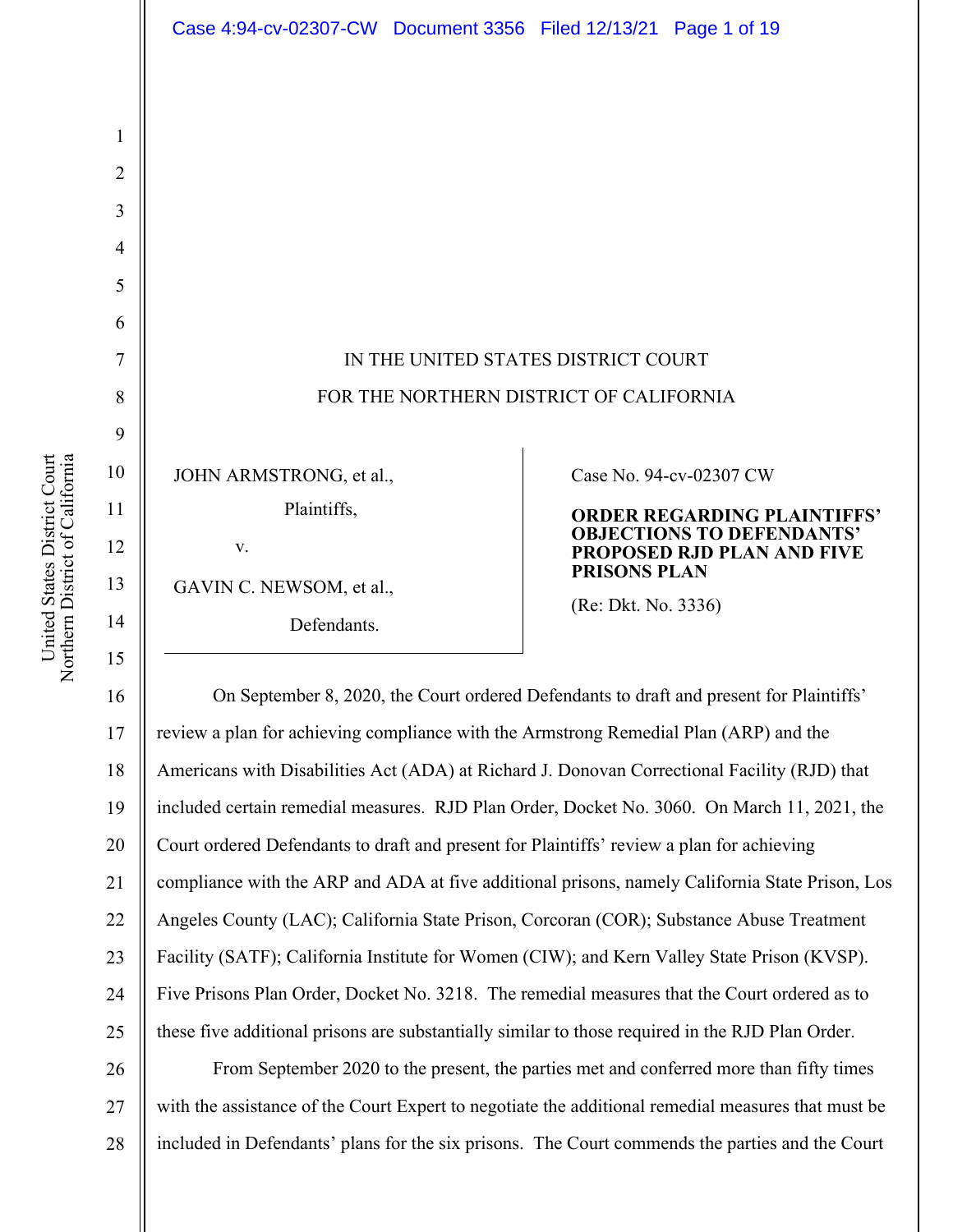Expert for their efforts and the results they have achieved. The parties were able to reach agreement as to the great majority of the components of Defendants' proposed plans that have been finalized. These agreed-upon measures constitute substantial improvements that will go a long way to bringing Defendants into compliance with the ARP and ADA at the six prisons.

Now before the Court are Plaintiffs' objections to two limited aspects of Defendants' proposed plans for the six prisons. Docket No. 3336. Defendants filed responses to Plaintiffs' objections. Docket No. 3339. For the reasons set forth below, the Court finds that Plaintiffs' objections are well-taken and orders Defendants to modify, in accordance with this order, the portions of their proposed plans to which Plaintiffs object.

**I. BACKGROUND** 

The Court issued the RJD Plan Order and the Five Prisons Plan Order after it granted in part Plaintiffs' motions to modify the Court's prior remedial orders and injunctions to require the implementation of new remedial measures to end ongoing violations of the ARP and ADA at the six prisons. *See* RJD Order Modifying In Part Remedial Orders and Injunctions (RJD Modifying Order), Docket No. 3059; Five Prisons Order Modifying In Part Remedial Orders and Injunctions (Five Prisons Modifying Order), Docket No. 3217. The Court modified its prior remedial orders and injunctions based, in relevant part, on findings that (1) Defendants had delayed in investigating alleged violations of the ARP and  $ADA<sup>1</sup>$ ; and (2) Defendants' failure to promptly

- 20
	- 22 23 24 25 26 27 <sup>1</sup> *See, e.g.*, RJD Modifying Order at 1-10 (finding that investigations of allegations of abuse directed at disabled and vulnerable inmates made in December 2018 had not been completed as of January 2020); *id.* at 11-12 (finding, based on report by the Office of the Inspector General, that Defendants had been untimely in responding to allegations of violations of the ARP and ADA and had ignored and failed to investigate dozens of these allegations); *id.* at 40 ("[T]he record shows that CDCR's investigation of staff misconduct incidents has been deficient and slow"); Five Prisons Modifying Order at 21-22, 36-38 (noting that the Court previously modified its orders and injunctions on several occasions to require Defendants, in relevant part, to "conduct[] prompt investigations" of alleged ARP and ADA violations and finding that Defendants failed to comply with the Court's orders because they did not "timely initiate or
	- 28 complete investigations of alleged violations of the ARP and ADA").

1

2

3

4

5

6

7

8

9

10

11

12

13

14

15

16

17

18

19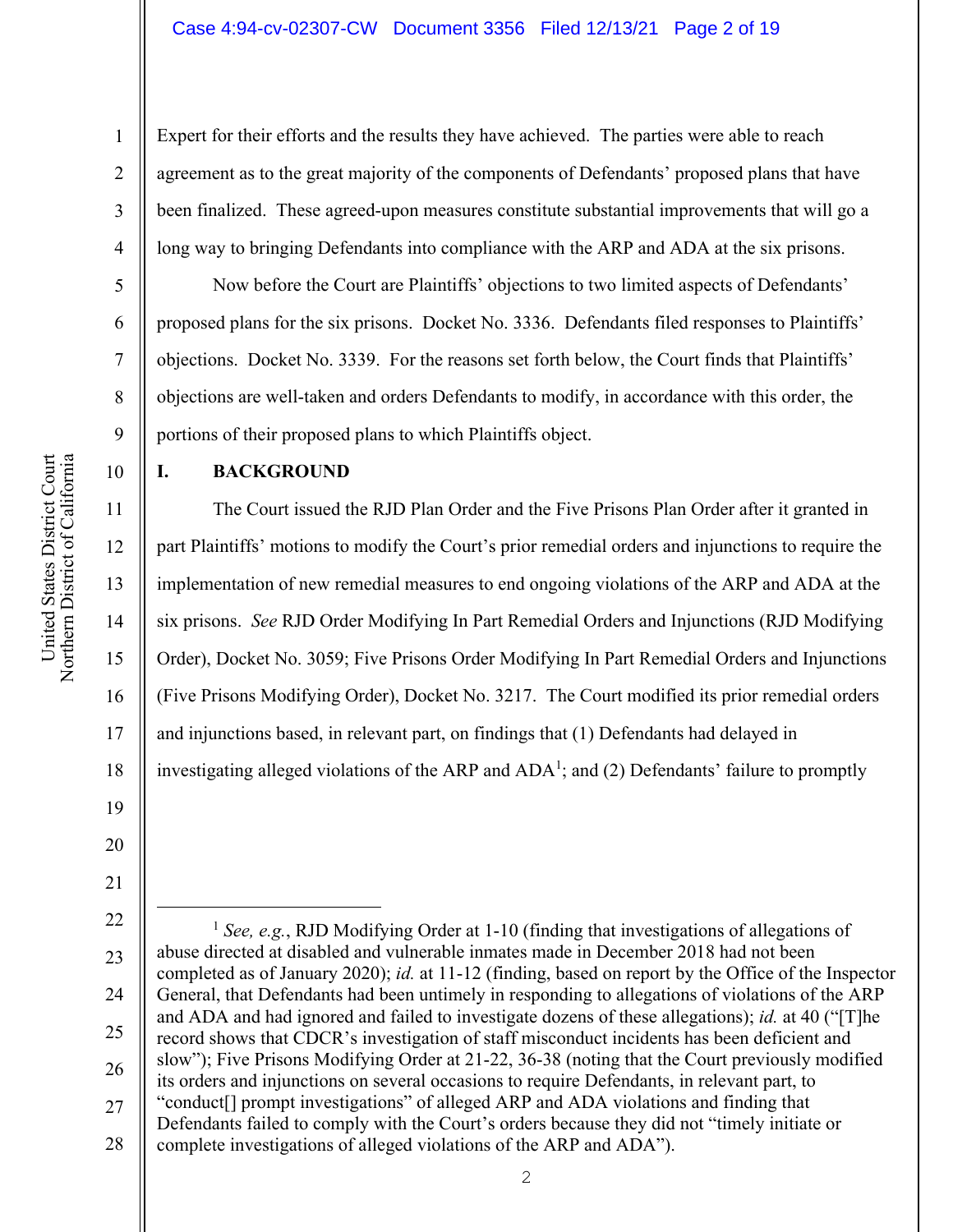and properly investigate such allegations was resulting in ongoing violations of the ARP and ADA at the six prisons.2

Defendants provided no explanation for why the investigations of alleged ARP and ADA violations discussed in the Court's orders regarding the six prisons were not undertaken or completed promptly. *See, e.g.*, RJD Modifying Order at 36 ("Defendants have provided no timeline for when the Court could expect the investigations to be completed; based on the record, it seems reasonable to expect that investigations could take many months, if not years."); Five Prisons Modifying Order at 43-44 (same).

The Court's orders as to the six prisons required Defendants to include certain components in their proposed plans, including, in relevant part: (1) the installation of fixed cameras and requiring the use of body-worn cameras for all correctional officers at the six prisons who may have any interactions with disabled inmates; (2) the review and consideration of available video footage as part of the investigation of alleged violations of the ARP and ADA; (3) reforming the staff misconduct complaint, investigation, and discipline process at the six prisons to ensure that CDCR completes unbiased, comprehensive investigations into all allegations of staff misconduct violative of the ARP and ADA and imposes appropriate and consistent discipline against employees who engage in such misconduct; and (4) implementing effective mechanisms for oversight over all staff misconduct complaints, use-of-force reviews, and related staff disciplinary proceedings at the six prisons that involve alleged violations of the ARP and ADA.

20 21 22 23 The Court's orders as to the six prisons also set forth procedures for Defendants to present the required plans for Plaintiffs' review; the parties to meet and confer to discuss and attempt to resolve any disputes; and Plaintiffs to file with the Court, before Defendants' proposed plans are implemented, objections regarding any remaining disputes that the parties could not resolve

24

25 26 27 28 <sup>2</sup> *See, e.g.*, RJD Modifying Order at 35-37 (finding that "CDCR's failure to conduct prompt and effective investigations of allegations of misconduct" contributed to a staff culture of targeting disabled and vulnerable inmates resulting in ongoing ARP and ADA violations); Five Prisons Modifying Order at 39-41(finding that Defendants' failure to "promptly and properly investigate alleged violations of the ARP and ADA," among other failures, was resulting in ongoing violations of the ARP and ADA at the six prisons).

1

2

3

4

5

6

7

8

9

10

11

12

13

14

15

16

17

18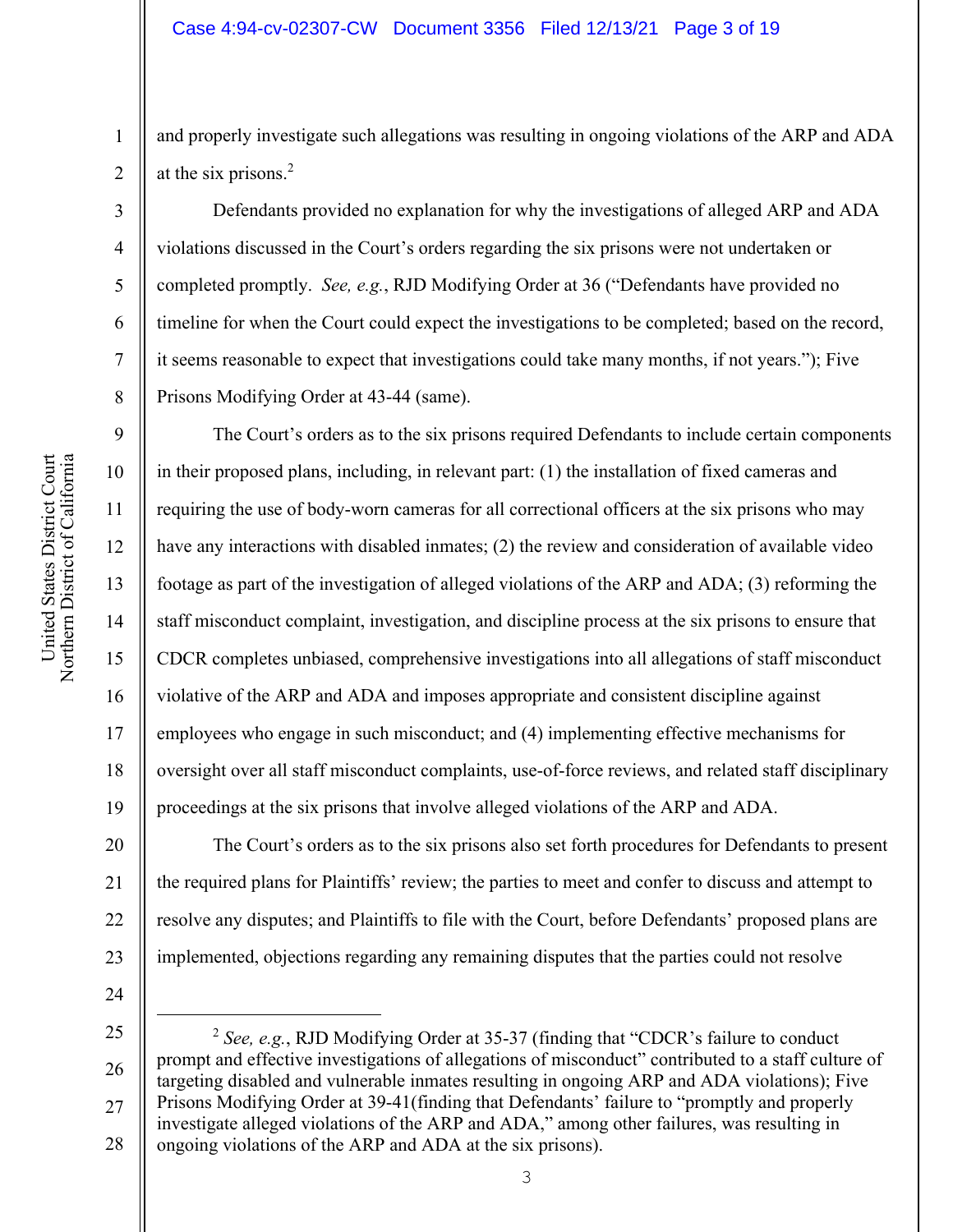informally. *See* RJD Plan Order at 1-2; Five Prisons Plan Order at 1-2.

After meeting and conferring more than fifty times under the guidance of the Court Expert, the parties were able to reach agreement as to most of the components of Defendants' proposed plans for the six prisons that have been finalized.<sup>3</sup> Defendants' proposed plans are attached to the declaration of Michael Freedman as Exhibits A and B. *See* Docket No. 3336-1.

Under the new system for investigating inmate grievances that Defendants have proposed, all inmate grievances will be routed directly to the Office of Internal Affairs (OIA) for screening<sup>4</sup> and all allegations deemed to involve "serious misconduct"5 during the screening process will be referred to the OIA for investigation, without ever being screened or investigated at the local institutions. Allegations that are not deemed to involve "serious misconduct" during the screening process will be returned to the local hiring authority for inquiry. Defs.' RJD Remedial Plan at 5-7, Freedman Decl., Ex. A, Docket No. 3336-1; Defs.' Five Prisons Remedial Plan at 5-7, Freedman Decl., Ex. B, Docket No. 3336-1. For allegations that are referred to the OIA for investigation, the OIA will then analyze the complaint and identify any initial information or documentation that

United States District Court Northern District of California United States District Court<br>Northern District of California 1

2

3

4

5

6

7

8

9

10

11

12

13

14

15

16

17 18 19 20 <sup>3</sup> The parties reached "high-level" agreement on other aspects of Defendants' proposed plans regarding which Defendants have not finalized "important details of implementation." *See* Pls.' Objections at 6, Docket No. 3336-0. The parties agreed on a dispute-resolution procedure with respect to these remaining aspects of Defendants' plans, which requires the Court Expert to submit a report and recommendation to the Court in the event that the parties are unable to resolve their disputes informally. *Id.*; *see also* Stipulation, Freedman Decl., Ex. C, Docket No. 3336-1.

<sup>21</sup>  22 23 <sup>4</sup> A Centralized Screening Team (CST) within OIA will be responsible for screening grievances to determine whether each grievance should be referred to OIA for investigation or returned to the local hiring authority for inquiry. The CST's screening determination must be made within five business days of receipt and will be based on the Allegation Decision Index (ADI), which is described below.

<sup>24</sup>  25 26 27 28  $<sup>5</sup>$  The parties agreed on the types of allegations that will fall within the scope of what the</sup> parties have described as "serious misconduct." *See* Freedman Decl. ¶ 5. Allegations of serious misconduct are listed in the ADI and include, but are not limited to, allegations involving the use of force, staff sexual misconduct, dishonesty (including allegations of false and retaliatory Rules Violation Reports), discrimination, harassment, retaliation, code of silence, and integrity. Most, if not all, alleged violations of the ARP and ADA will fall within the scope of the allegations listed in the ADI. Allegations not listed in the ADI will not be referred to the OIA for investigation and instead will be referred to the hiring authority for an allegation inquiry to be conducted by a locally designated investigator trained by OIA.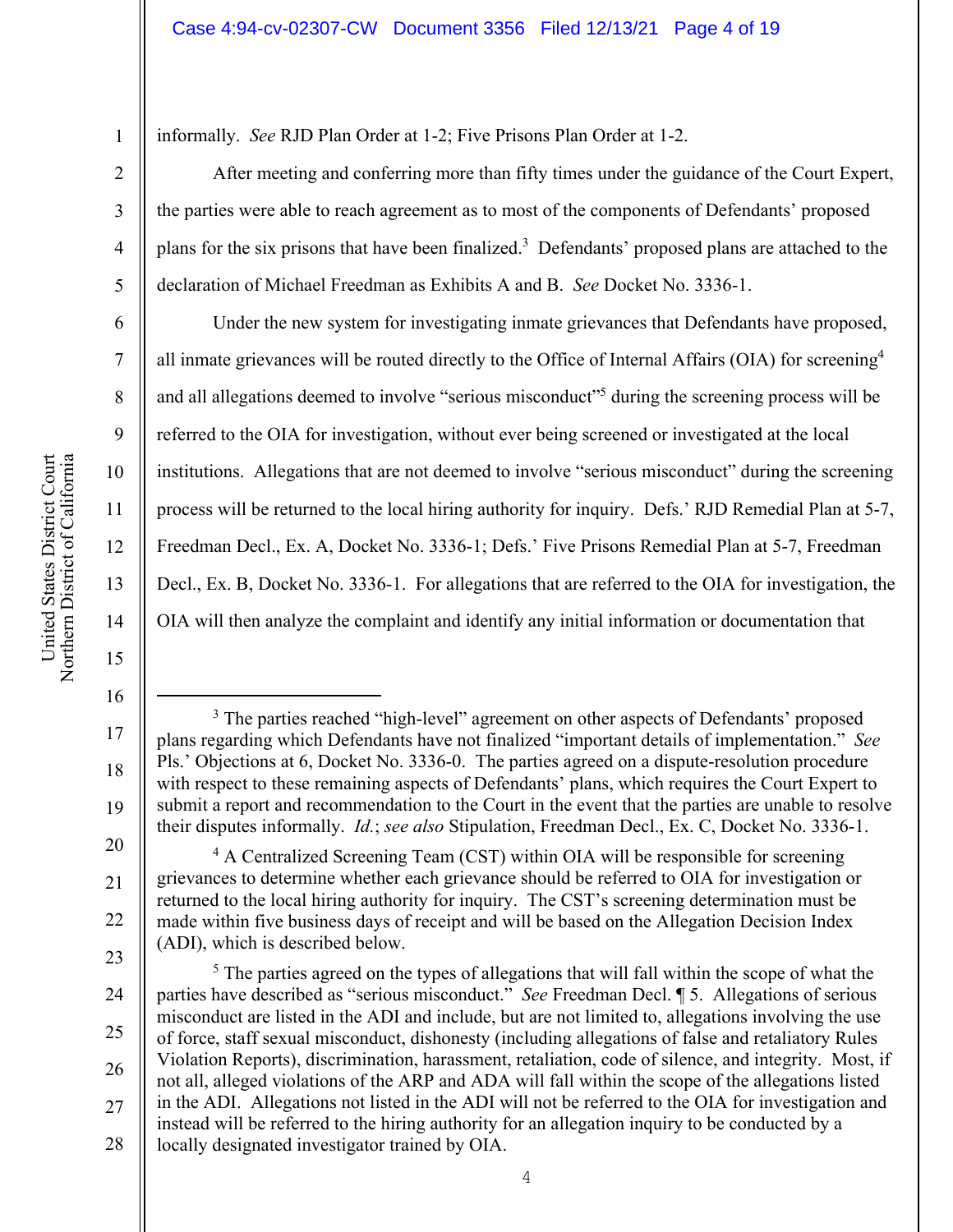United States District Court Northern District of California United States District Court<br>Northern District of California 1

2

3

4

5

7

8

9

10

11

13

14

15

6 12 needs to be obtained or preserved for the investigation file. *Id.* Based on its review of the investigation file, the OIA will determine whether to assign the complaint for investigation either to an OIA custody supervisor (a sergeant or lieutenant) or an OIA special agent; the assignment will be based on "a variety of criteria to be determined including the complexity and seriousness of the staff misconduct allegations and the potential level of discipline." *Id.* The OIA will assign the more serious and complex allegations to special agents and the less serious allegations to custody supervisors.6 *See* Stipulation ¶ 5, Freedman Decl., Ex. C. OIA investigators will be required to conduct comprehensive and unbiased investigations and ensure that all relevant evidence is gathered and reviewed. Defs.' RJD Remedial Plan at 5-7; Defs.' Five Prisons Remedial Plan at 5-7. Upon completion of the investigation, the OIA investigator will draft an investigation report, which will be reviewed by an investigation manager to determine whether the investigation was comprehensive and unbiased. *Id.* The investigation report, once finalized, and its exhibits, will be sent to the hiring authority, which will confirm that the investigation was comprehensive and unbiased before making any determination as to whether to sustain each of the allegations and whether to take any necessary disciplinary action. *Id.*

16 17 18 19 20 21 22 23 24 25 Defendants' proposed plans for the six prisons also provide deadlines by which investigations conducted by the OIA must be completed. Investigations assigned to an OIA custody supervisor (i.e., investigations involving allegations that are less serious) "are expected to be completed within 120 days of receipt by OIA," which can be extended "for extenuating circumstances." Defs.' RJD Remedial Plan at 6; Defs.' Five Prisons Plan at 5-6. For investigations assigned to OIA special agents, "all actions," including the investigation, any issuance of a notice of adverse action, and any referral for criminal prosecution, must be completed "within the applicable statute of limitations set forth in California law." *Id.* Defendants' proposed plans for the six prisons also provide that CDCR "will establish a

<sup>27</sup>  28 <sup>6</sup> Plaintiffs represent, and Defendants do not dispute, that the parties have reached highlevel agreement as to the process for determining the assignment of investigations within OIA and are continuing to meet and confer as to the details. Pls.' Objections at 7; *see also* Freedman Decl. ¶ 5 & Ex. C.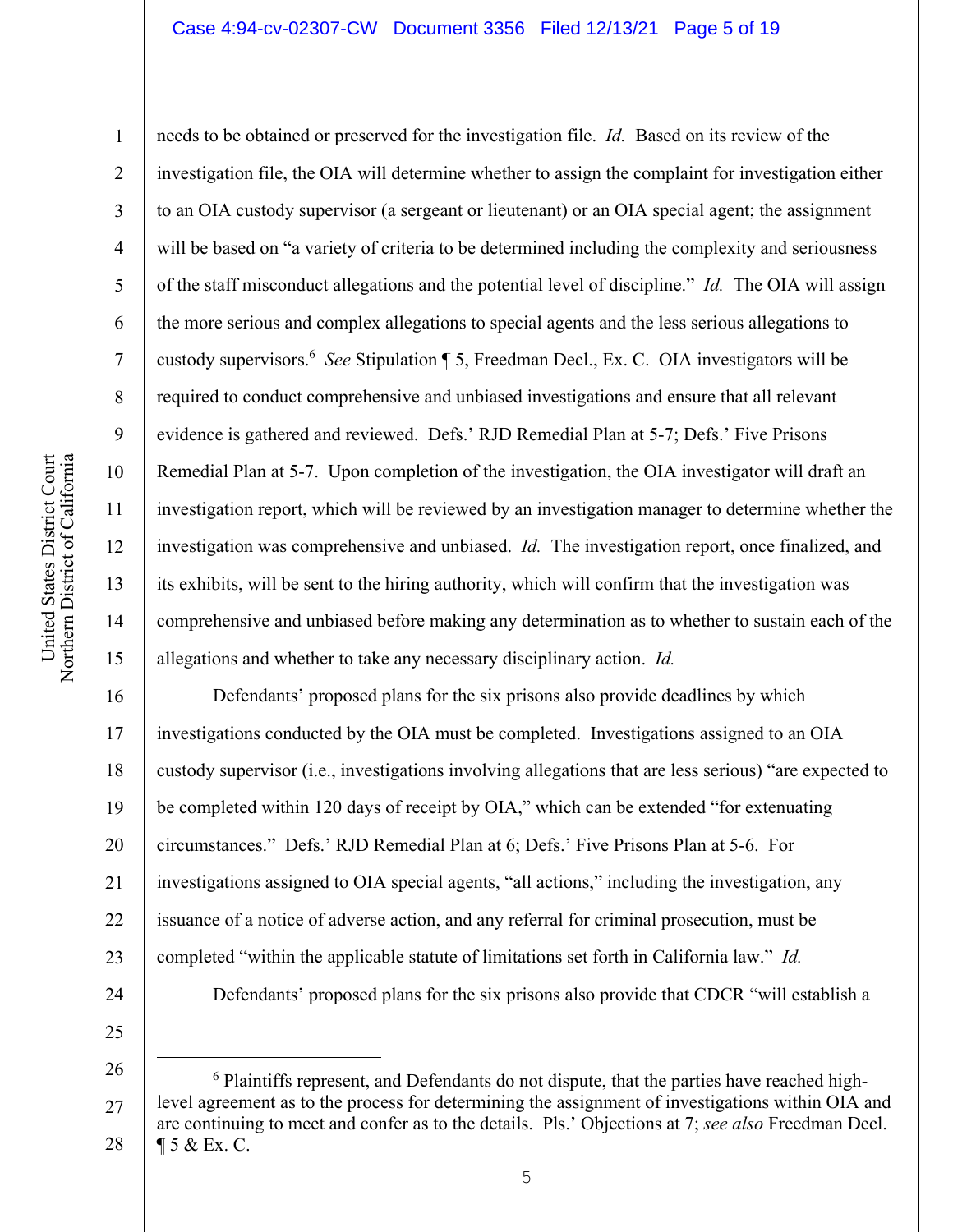post‐investigation review process that is designed to examine investigations both for comprehensiveness and to determine whether they were conducted in an unbiased manner." Defs.' RJD Remedial Plan at 8-9; Defs.' Five Prisons Plan at 8.

Plaintiffs object to two aspects of Defendants' proposed plans for the six prisons: (1) to the deadlines for completing investigations by the OIA; and (2) to the absence of detail in the proposed plans with respect to Defendants' proposed post-investigation review panel. The Court analyzes the merits of these objections below.

1

2

3

4

5

6

7

8

9

10

11

12

13

14

15

16

17

18

19

## **II. LEGAL STANDARD**

The Prison Litigation Reform Act (PLRA) provides that courts "shall not grant or approve any prospective relief [with respect to prison conditions] unless the court finds that such relief is narrowly drawn, extends no further than necessary to correct the violation of the Federal right, and is the least intrusive means necessary to correct the violation of the Federal right." 18 U.S.C.  $§ 3626(a)(1)(A)$ . The Court is required to give substantial weight to "any adverse impact on public safety or the operation of a criminal justice system caused by" the prospective relief. *Id.* Whether prospective relief is appropriate in light of the PLRA depends on whether the Court finds, in light of the "order as a whole," "that the set of reforms being ordered—the 'relief' corrects the violations of prisoners' rights with the minimal impact possible on defendants' discretion over their policies and procedures." *Armstrong v. Schwarzenegger*, 622 F.3d 1058, 1071 (9th Cir. 2010).

#### 20 **III. DISCUSSION**

21

# **A. Deadlines for Completing Investigations**

22 23 24 In their plans for the six prisons, Defendants propose the following deadlines for the completion of investigations of allegations of misconduct that will be carried out by the OIA, which include most, if not all, alleged violations of the ARP and ADA:

25 26 27 28 OIA investigations conducted by custody supervisors are expected to be completed within 120 days of receipt by OIA. This timeframe can be extended for extenuating circumstances. For investigations assigned to special agents, all actions, including the investigation, the issuance of a Notice of Adverse Action, and/or referral to a criminal prosecuting agency, shall be completed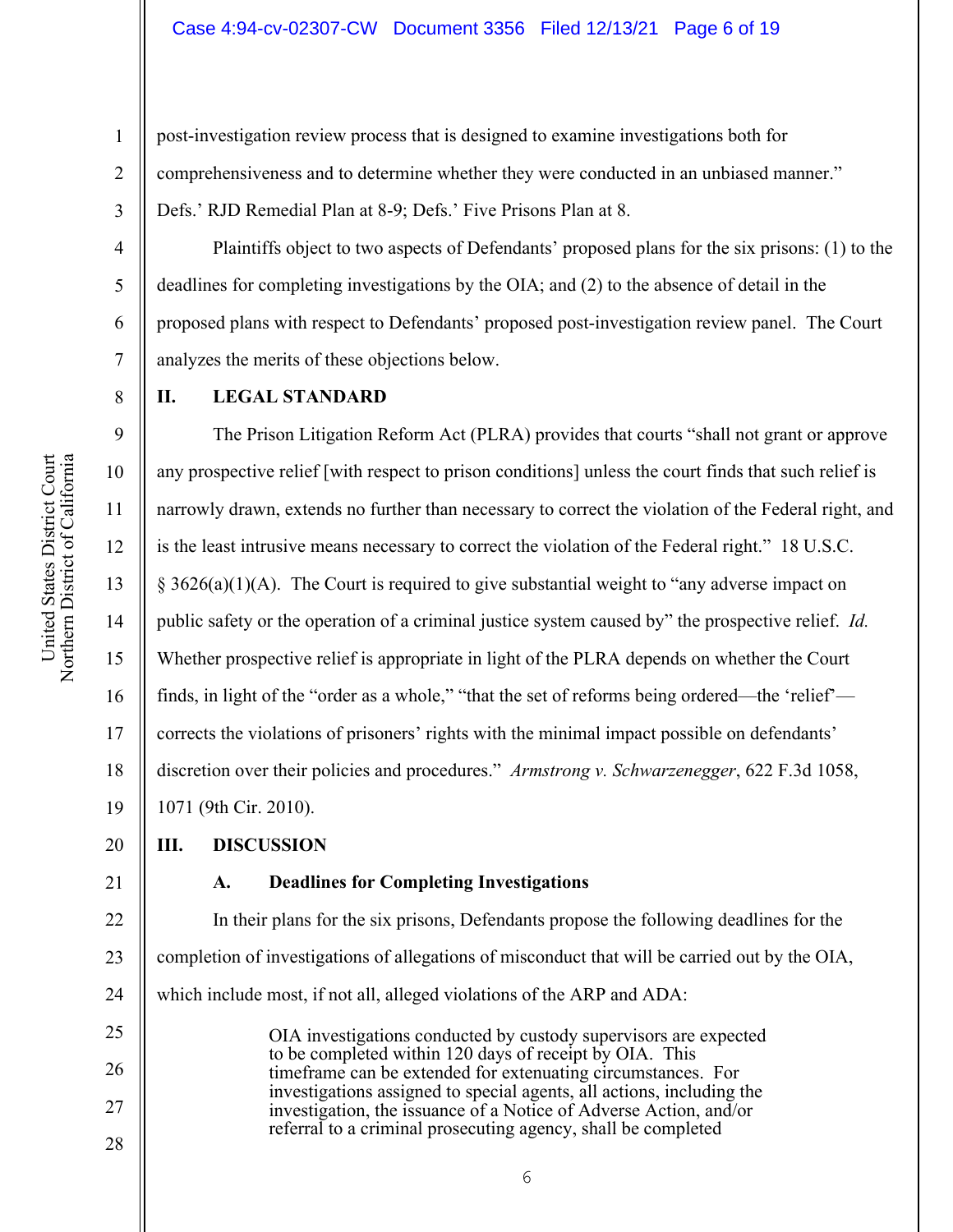#### Case 4:94-cv-02307-CW Document 3356 Filed 12/13/21 Page 7 of 19

within the applicable statute of limitations set forth in California law.<sup>7</sup>

Defs.' RJD Plan at 5; Defs.' Five Prisons Plan at 5-6.

The applicable statutes of limitations referenced in Defendants' proposed plans range from one year to three years; these statutes of limitations govern the time periods during which a state agency must complete an investigation and serve a notice of adverse action against a state employee, and during which a criminal prosecution must be commenced by a prosecuting agency. Specifically, under California Government Code section 3304(d)(1), unless certain exceptions apply<sup>8</sup>, no punitive action can be taken against a public safety officer unless the investigation of allegations of misconduct by the public safety officer is completed, and a letter of intent or notice of adverse action is served on the public safety officer, within one year of the public agency's discovery of the allegations of misconduct. Cal. Gov't Code § 3304(d)(1). Under California Government Code section 19635, no adverse action can be taken against a non-public safety officer employee "for any cause for discipline" unless the notice of adverse action is served within three years after the cause for discipline "first arose." Cal. Gov't Code § 19635. Under California Penal Code section 801, criminal prosecution must be commenced within three years after commission of the offense. Cal. Penal Code § 801.

17

18

1

2

3

4

5

6

7

8

9

10

11

12

13

14

15

16

<sup>19</sup>  20 21 22  $7$  Defendants' proposed plans refer to the following statutes of limitations: "Under Government Code section 3304(d) (2021), CDCR has one year from the date of discovery of an allegation against a peace officer staff member to complete an investigation if it seeks to impose punitive action (with some exceptions codified in Government Code section 3304(d), (g)). Under Government Code section 19635, CDCR has three years from the date of discovery of an allegation against a non‐peace officer staff member to serve a notice of adverse action if it seeks to impose punitive action." *See, e.g.*, Defs.' Five Prisons Plan at 5.

<sup>23</sup>  24 25 26 27 28 <sup>8</sup> The one-year period may be tolled if certain exceptions apply, such as where the alleged misconduct is also the subject of a criminal investigation or criminal prosecution, Cal. Gov't Code § 3304(d)(2)(A); where the investigation "involves more than one employee and requires a reasonable extension," Cal. Gov't Code § 3304(d)(2)(D); or where "the investigation involves a matter in civil litigation where the public safety officer is named as a party defendant, the one-year time period shall be tolled while that civil action is pending," Cal. Gov't Code § 3304(d)(2)(F). Additionally, an investigation may be reopened "[n]otwithstanding the one-year time period" if, for example, significant new evidence is discovered that is "likely to affect the outcome of the investigation" and that evidence could not reasonably have been discovered in the normal course of investigation without resorting to "extraordinary measures," *see* Cal. Gov't Code § 3304(g).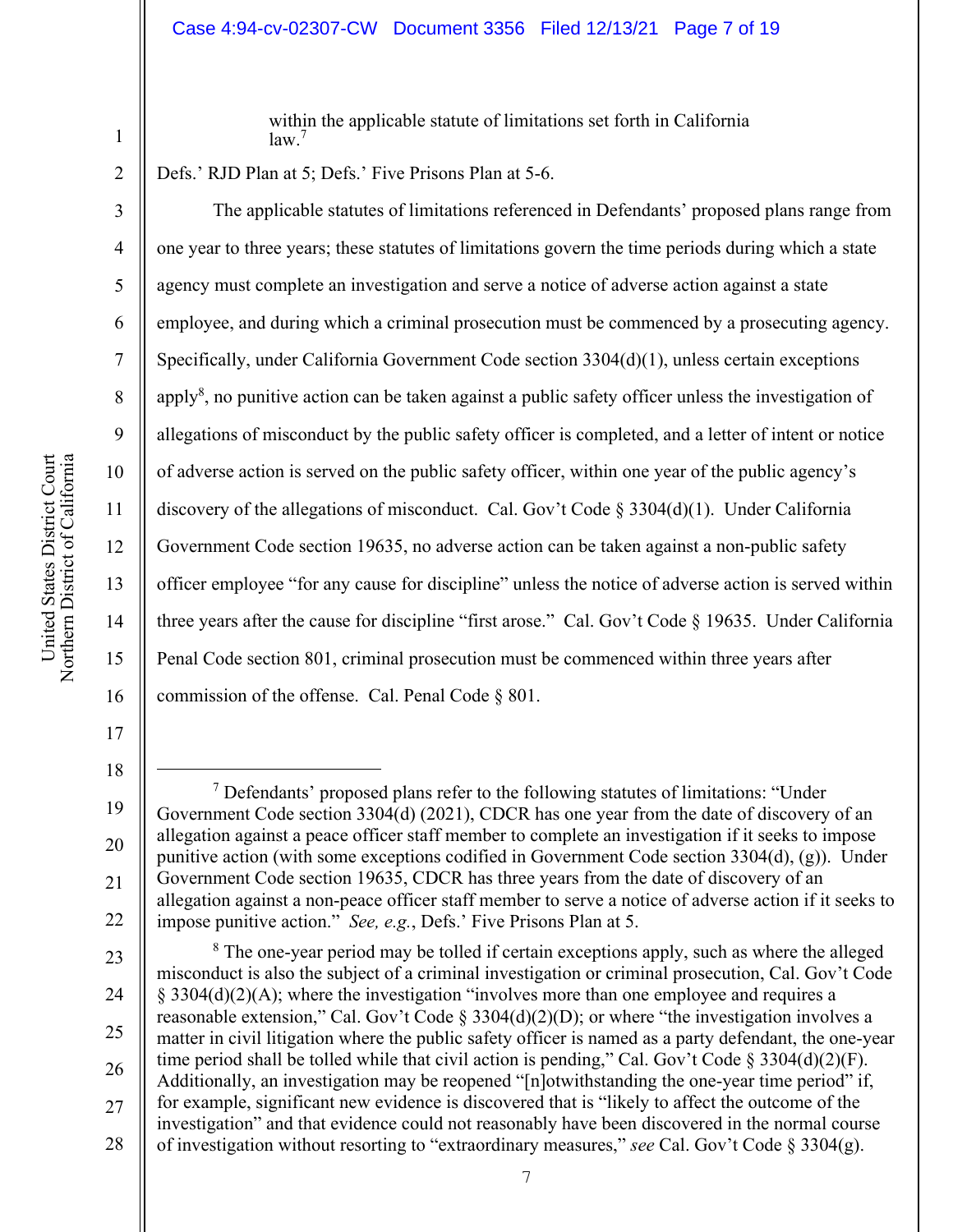#### Case 4:94-cv-02307-CW Document 3356 Filed 12/13/21 Page 8 of 19

1

2

3

4

5

6

7

8

9

10

11

Plaintiffs object to Defendants' proposed deadlines, which are 120 days for investigations conducted by OIA custody supervisors and range from one to three years for investigations conducted by OIA special agents, on the basis that they "do not comply with the RJD Injunction or Five Prisons Injunction because they will result in incomplete investigations and inappropriate discipline." Pls.' Objections at 8. Plaintiffs argue that the one- and three-year time periods at issue are the same as those under which Defendants are currently operating, which Plaintiffs contend have resulted in such unnecessary delays. Plaintiffs contend that delayed investigations will impair the integrity of the investigations and will result in poor accountability. Plaintiffs contend that a reasonable time limit for conducting all investigations by the OIA is ninety days, and they request that the Court order Defendants to amend their proposed plans to require that OIA investigations be completed within ninety days. $9$ 

12 13 14 15 16 17 18 19 20 To support their objections, Plaintiffs rely on the opinion of their correctional-systems expert, Dr. Jeffrey Schwartz, that delays in completing investigations can negatively impact the quality of investigations. Dr. Schwartz opines that, the longer an investigation takes to complete, the less likely it is that witnesses will be available or will accurately recall incidents. Schwartz Decl. ¶¶ 18-24, Docket No. 3336-2. Plaintiffs also rely on the opinion of another correctionalsystems expert, Joseph Ponte, that delays in investigations can lead to delays in imposing discipline, which in turn can negatively impact a correctional system's ability to deter future misconduct by staff, to promote a staff culture that encourages satisfactory behavior by staff, or to effectively impose appropriate discipline. Ponte Decl. ¶¶ 20-25, Docket No. 3336-3.

21 22 Plaintiffs also rely on evidence showing that OIA special agents often delay in conducting investigations. Plaintiffs point to a report by the Office of the Inspector General  $(OIG)^{10}$  of May

23

24

25

26

<sup>&</sup>lt;sup>9</sup> In their reply, Plaintiffs state for the first time that they "would not object to a ninety-day deadline with short extensions in limited circumstances," s*ee* Reply at 1, Docket No. 3344-0. Plaintiffs argue that extensions "should only be allowed for atypically complex investigations or where there are delays outside of Defendants' control" in obtaining or analyzing evidence, should require supervisor approval and be documented in the investigation file, and should only be granted in thirty-day increments. *Id.* at 4.

<sup>28</sup>   $10$  Defendants object to the Court's consideration of the OIG report attached to the declaration of Michael Freedman as Exhibit G. Defendants first argue that Mr. Freedman failed to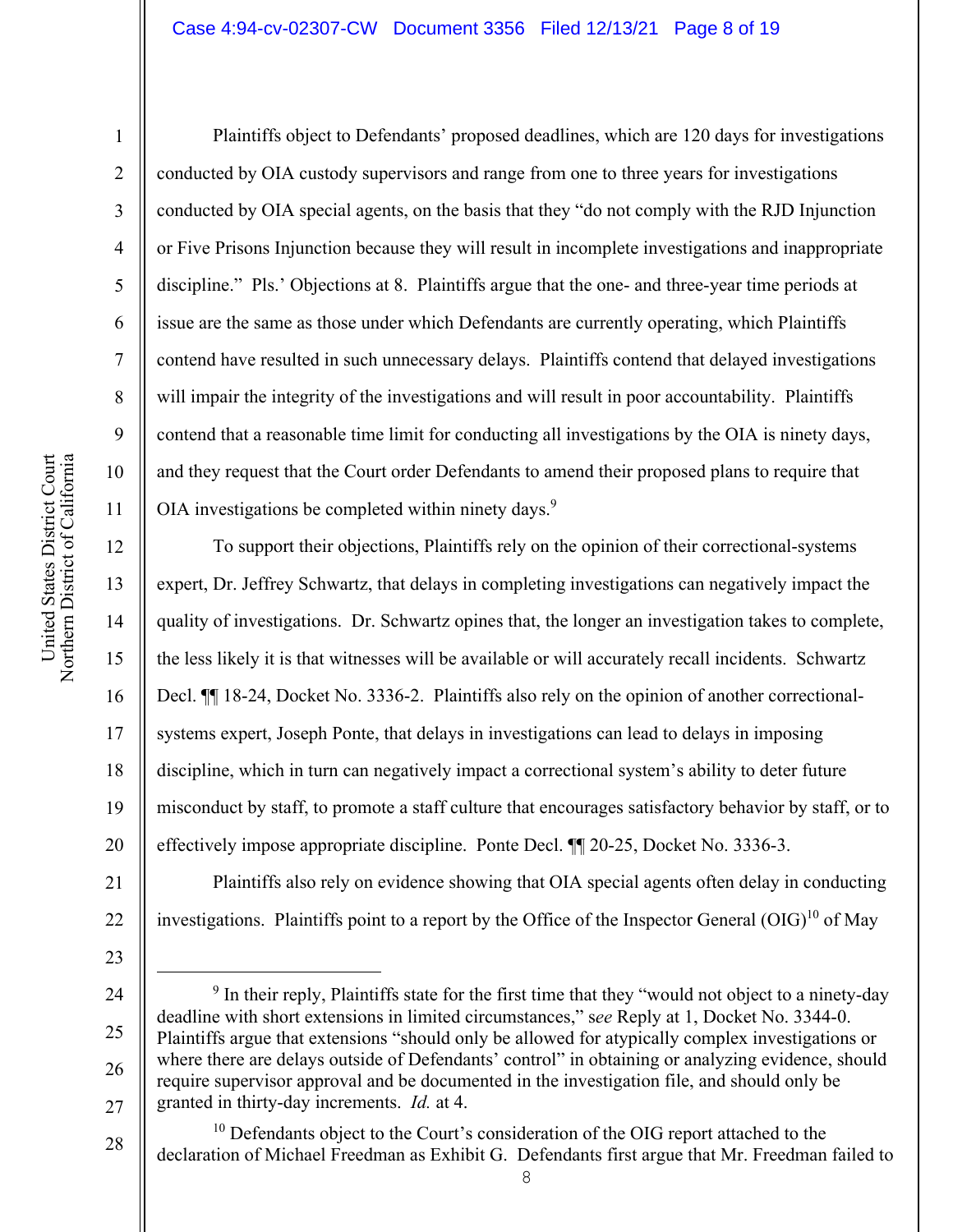2021, titled "Monitoring Internal Investigations and the Employee Disciplinary Process of the California Department of Corrections and Rehabilitation" (May 2021 OIG Report). <sup>11</sup> In that report, the OIG analyzed CDCR's performance in conducting internal investigations and handling employee discipline cases based on 138 cases it monitored during a six-month period, from July 2020 to December 2020. *See* May 2021 OIG Report at 1. The report states that "OIG has observed a pattern of extreme delays taken by special agents in conducting the first interview." *Id.* at 56. In fifty-seven percent of the cases the OIG reviewed for which an interview was conducted, the OIA special agent did not conduct the first interview until more than forty-five days after receiving the assignment. *Id.* at 57. In cases in which CDCR eventually dismissed the employee based on allegations being investigated, OIA special agents conducted the first interview more than forty-five days after assignment in sixty-seven percent of the cases. *Id.* The OIG also noted that, in some cases, the OIA special agents had conducted the first interviews five to six months

United States District Court Northern District of California United States District Court<br>Northern District of California 1

2

3

4

5

6

7

8

9

10

11

12

13

14 15 16 17 18 19 20 21 22 23 24 25 properly authenticate the report. The Court overrules the objection. Mr. Freedman's declaration contains sufficient facts to show that the report is what he claims it is, and that it is available on the OIG's website. Additionally, Defendants have not argued or pointed to any facts from which the Court could infer that the report is not authentic. Defendants also contend, without elaborating or pointing to any supporting authority, that this report and its contents are inadmissible hearsay. The OIG's records, reports, statements, and data compilations are presumptively admissible under the public records hearsay exception, Federal Rule of Evidence 803(8). *See Johnson v. City of Pleasanton*, 982 F.2d 350, 352 (9th Cir. 1992) ("A trial court may presume that public records are authentic and trustworthy. The burden of establishing otherwise falls on the opponent of the evidence, who must come 'forward with enough negative factors to persuade a court that a report should not be admitted.'"); *Estate of Gonzales v. Hickman*, No. 05-660 MMM (RCX), 2007 WL 3237727, at \*2 n.3 (C.D. Cal. May 30, 2007) (holding that OIG report was admissible under Rule 803(8) because the report contained factual findings and conclusions resulting from an investigation made by the OIG pursuant to its authority granted by law, and because the opponents did not meet their burden to show that the report was unreliable or untrustworthy); *Lorraine v. Markel Am. Ins. Co.*, 241 F.R.D. 534, 551 (D. Md. 2007) (holding that "official publications posted on government agency websites should be admitted into evidence easily" based on Federal Rules of Evidence 803(8) and 902(5)). Because Defendants have not rebutted the presumption that the report is admissible under Rule 803(8), the Court considers the OIG report and its contents for the purpose of resolving Plaintiffs' objections.

26 27 28 <sup>11</sup> Plaintiffs filed only portions of this report. For the purpose of resolving Plaintiffs' objections, the Court accessed and reviewed the entire report from the OIG's website, which is accessible at https://www.oig.ca.gov/wp-content/uploads/2021/05/Discipline-Monitoring-Report-Jul-Dec-2020.pdf. All references to the report in this order are to the entire report available on the OIG's website.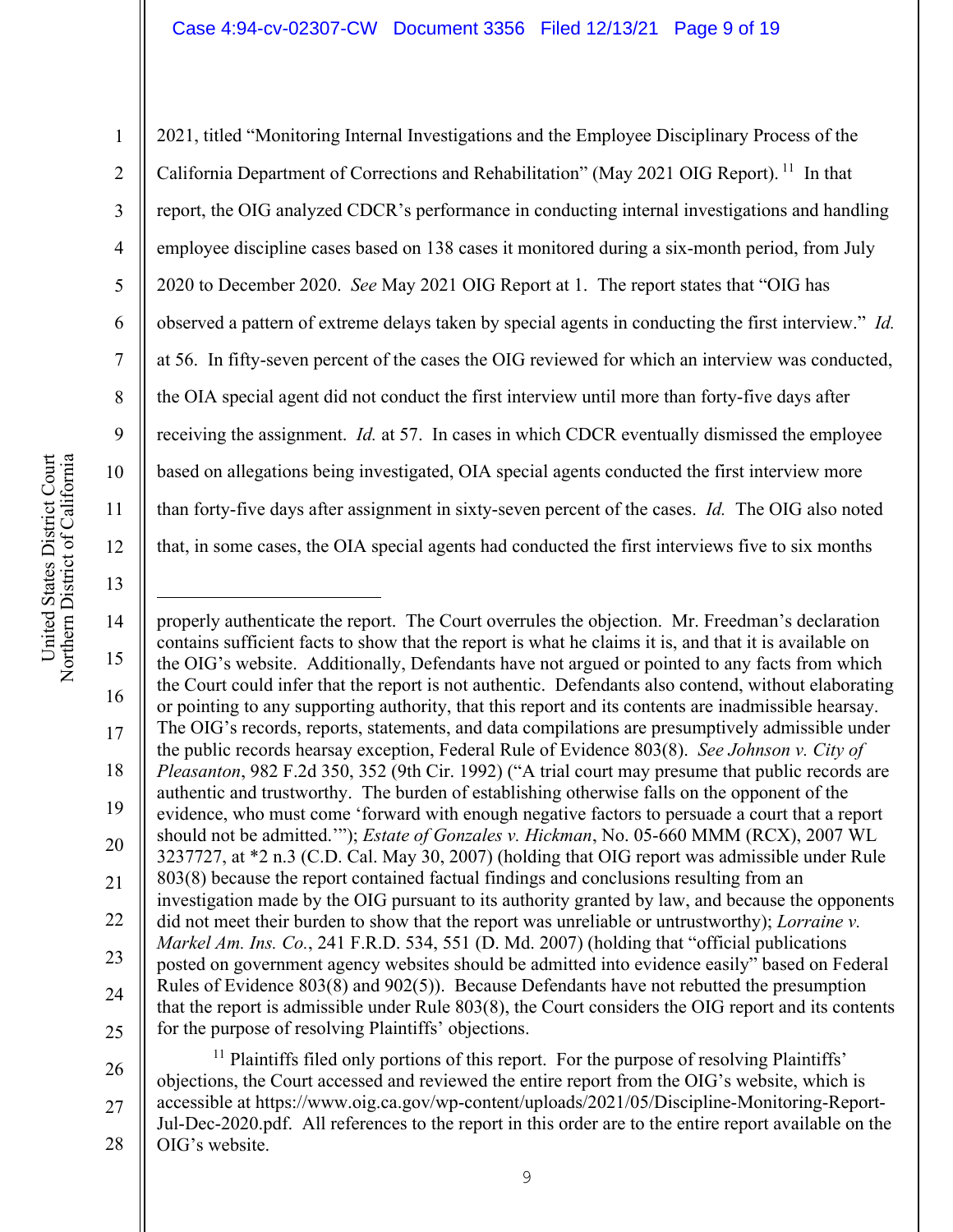after assignment, and that this delay had led in one instance to a failure to impose discipline on an employee because the employee retired before discipline could be imposed, *id.* at 58, and in another instance, it led to the hiring authority having to "scramble" to serve a notice of disciplinary action on the employees "at the last minute," *id.*

All of the delays found by the OIG took place under Defendants' current deadlines for completing investigations, which are the same as the ones they propose in their plans for the six prisons. The OIG explained that delays in conducting investigations are problematic because they could compromise the quality of the investigations as a result of the potential loss of evidence or fading of witnesses' recollections, and because they could result in unnecessary pressure on the hiring authority to rush the disciplinary process to ensure that discipline is imposed before the statutory deadlines:

> A prompt investigation is necessary for a multitude of reasons: It reduces the risk of evidence growing stale or disappearing altogether, it decreases the potential for witnesses' memories to fade with the passage of time, and it permits the department to complete its investigation and disciplinary action before disciplinary deadlines expire, including those deadlines pursuant to the Public Safety Officers' Procedural Bill of Rights Act.

There are important benefits to conducting the first interview as soon as possible. In cases that include a complainant, interviewing the complainant soon after the discovery of the allegations demonstrates to the complainant that the department is treating the allegations seriously. If special agents determine as soon as possible whether incarcerated persons or parolees need to be interviewed, prompt interviews allow the interviewer to gather information before a confirmed date of discharge or before such witnesses are transferred to a prison far from the special agent's home office. The longer the Office of Internal Affairs waits to conduct interviews, the more likely that witnesses' memories will fade. Moreover, extreme delays can put undue pressure on a hiring authority to rush the disciplinary process to ensure that the hiring authority disciplines the employee before the deadline to take disciplinary action expires and precludes the hiring authority from acting altogether. Finally, unnecessary delays during the investigative process can result in would‑be dismissed employees who are facing serious allegations receiving unwarranted pay during the delays.

26 *Id.* at 59-60. The potential negative effects of delays in completing investigations identified by the

- 27 OIG are consistent with those described in the declarations of Plaintiffs' correctional-systems
- 28 experts, Dr. Jeffrey Schwartz and Joseph Ponte, discussed above.

1

2

3

4

5

6

7

8

9

10

11

12

13

14

15

16

17

18

19

20

21

22

23

24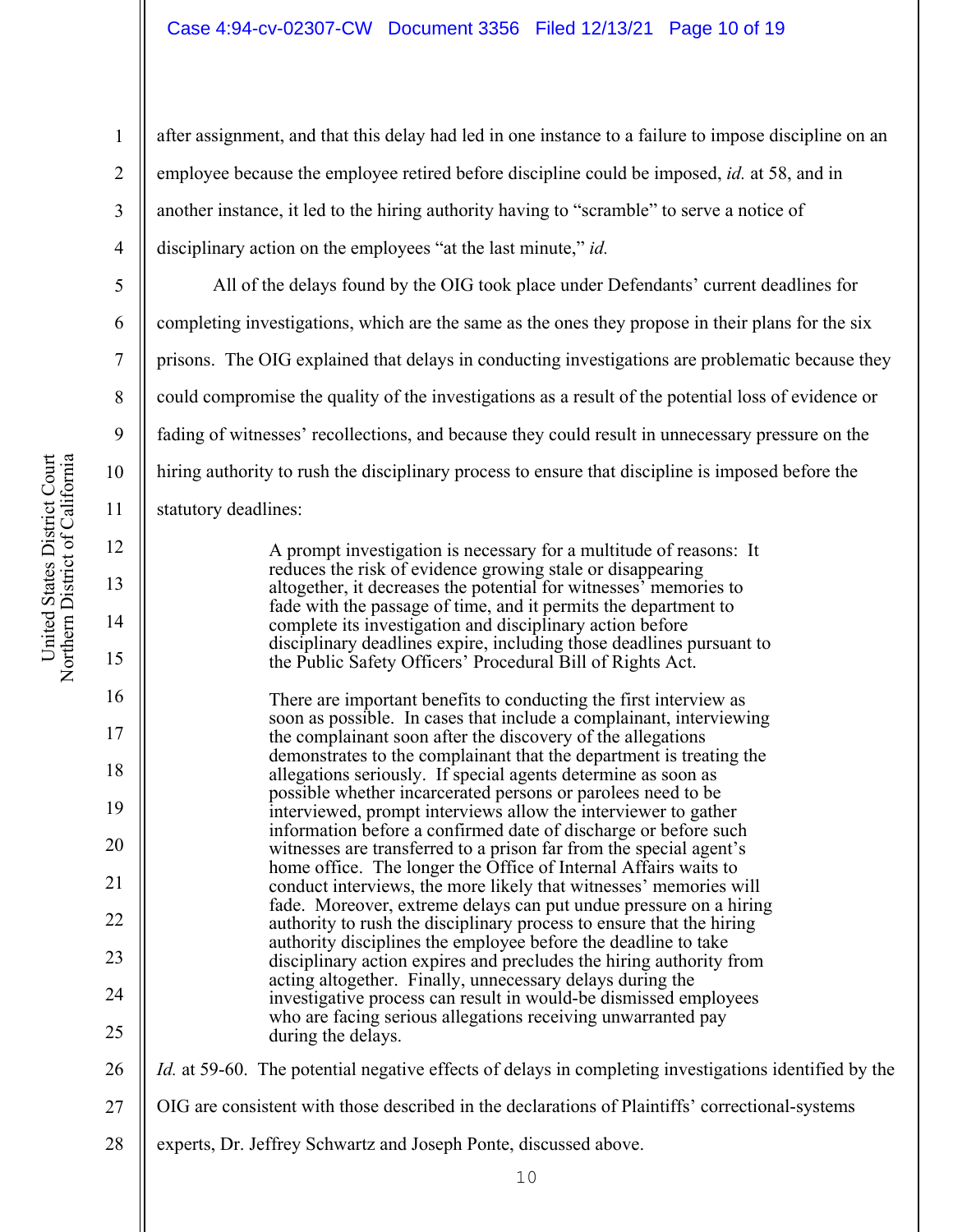United States District Court Northern District of California United States District Court<br>Northern District of California

The Court finds that Defendants' proposed plans must contain deadlines for completing investigations of alleged violations of the ARP and ADA that are likely to result in the prompt completion of such investigations. This finding is based on the opinions of Plaintiffs' experts and the findings of the OIG, as described above, as well as the Court's own findings in its orders regarding the six prisons that Defendants' untimeliness in investigating violations of the ARP and ADA under the deadlines currently in place was one of the causes for the ongoing violations of the ARP and ADA at the six prisons.

Defendants' proposed 120-day deadline for completing investigations assigned to OIA custody supervisors, which are investigations of allegations that are less serious<sup>12</sup>, is likely to reduce delay in the investigations of alleged violations of the ARP and ADA that are assigned to those supervisors. However, the deadlines that Defendants have proposed for investigations assigned to OIA special agents, which range from one to three years and are the same as those currently in place, are unlikely to reduce the likelihood that investigations of alleged violations of the ARP and ADA conducted by OIA special agents will be delayed in the future. As discussed above, the OIG found in its May 2021 report that OIA special agents delayed more often than not in conducting interviews, and that these delays could compromise the quality and thoroughness of investigations and Defendants' ability to impose appropriate discipline.<sup>13</sup> The delays found by the

18

19

1

2

3

4

5

6

7

8

9

10

11

12

13

14

15

16

 $12$  As noted above, the parties are still negotiating the types of allegations that will be deemed less serious and will be assigned to OIA custody supervisors for investigation.

<sup>20</sup>  21 22 23 24 25 26 27 28  $13$  Defendants do not acknowledge or rebut these findings by the OIG, either in their briefs or in their supporting declarations. Defendants, instead, focus on attempting to explain the past delays in conducting or completing investigations that Plaintiffs' expert, Dr. Schwartz, identified in his declaration. Defendants' correctional-systems expert, Matthew Cate, opines that the delays that Dr. Schwartz identified, which the Court need not rely upon to support its findings, were caused primarily by inefficiencies in the procedural aspects of Defendants' old investigations system in the context of screening, referring, and assigning allegations for investigation. *See* Cate Decl. ¶¶ 32-42. Cate further opines that these delays will not occur under Defendants' new proposed system because the screening, referring, and assigning of allegations for investigation will be more efficient and faster once Defendants' proposed plans are implemented. Defendants have not shown that their proposed improvements to the screening, referring, and assigning of allegations for investigation could prevent the types of delays that the OIG found with respect to OIA special agents' evidence-gathering activities, which take place *after* allegations have been screened, referred, and assigned for investigation.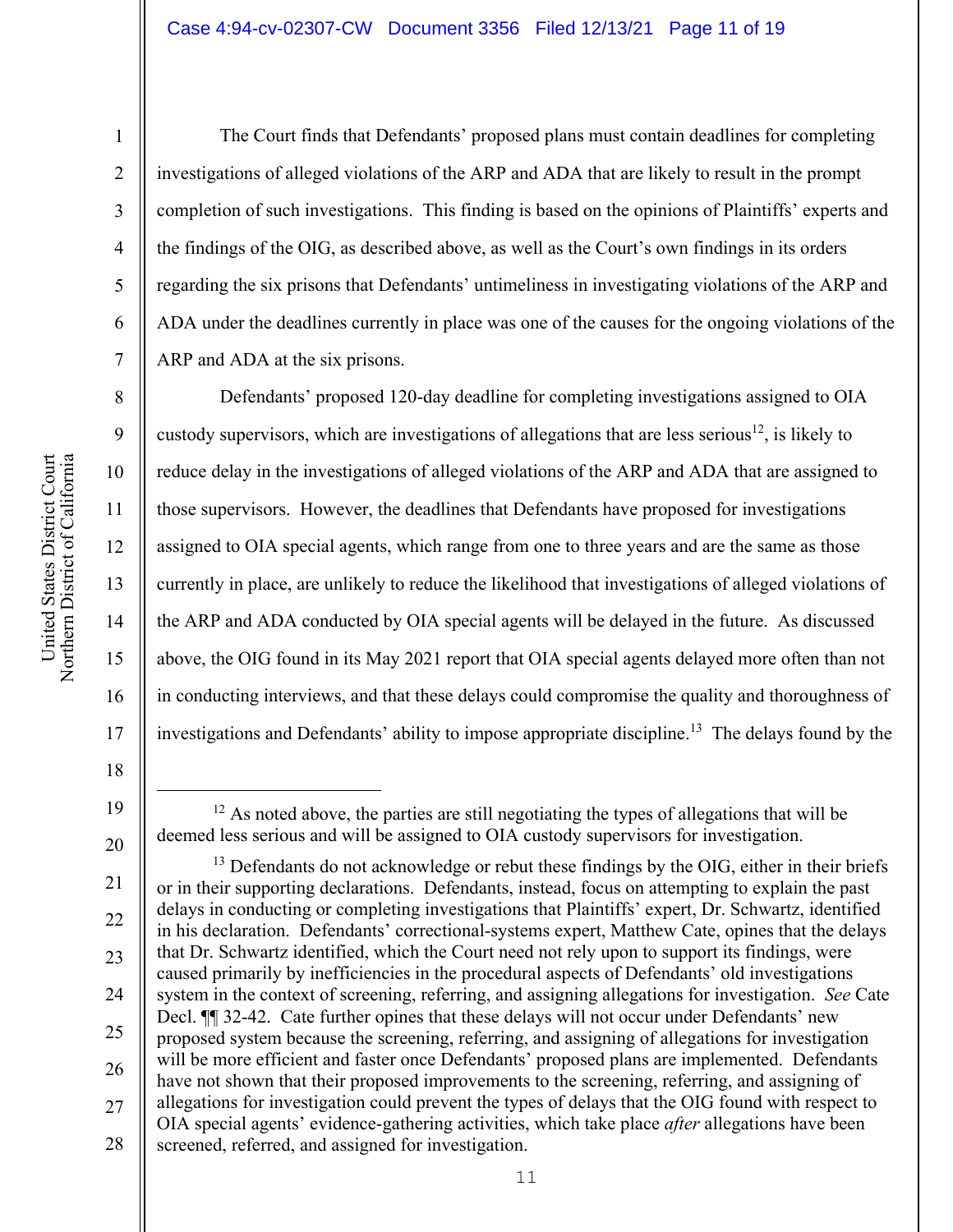OIG took place under the same one- to three-year limitations period that Defendants propose in their plans for the six prisons, which raises the reasonable inference that, if these deadlines remain the same, then these delays found by the OIG are likely to continue. Accordingly, the Court finds that it is necessary to require Defendants to amend their proposed plans to propose deadlines shorter than one year for completing investigations of alleged ARP and ADA violations at the six prisons assigned to OIA special agents. Defendants may propose in their revised plans interim deadlines, such as deadlines for completing the complainant's interview, or completing all witness interviews. This would ameliorate Plaintiffs' concerns about fading memories.

9 10 11 12 13 14 15 16 17 18 19 20 21 22 23 24 25 26 Defendants' arguments against shorter limitations are unpersuasive. Defendants argue that the current one- and three-year deadlines are appropriate and necessary because they provide investigators with flexibility, particularly when investigating allegations that are serious or complex, such as those that involve deadly force. According to Defendants' correctional-systems expert, Matthew Cate, these investigations may require multiple interviews, the collection and expert analysis of DNA and other scientific evidence, and the collection and analysis of medical records. *See* Cate Decl. ¶¶ 10-16, Docket No. 3339-1. The Court is not persuaded that one- or three-year deadlines are necessary to provide special agents with the flexibility they need to investigate such allegations. Shorter deadlines could be extended for appropriate reasons by OIA management. Defendants may provide in their revised plans that the shorter deadlines they propose, which can differ depending on the type of allegations, can be extended if OIA management deems an extension necessary based on a pre-determined set of reasons to be proposed by Defendants, and the reason for each extension is documented and tracked by Defendants. Defendants' proposed plans shall describe in detail and provide support for any predetermined reason that could be relied upon by OIA management to authorize an extension. This should ameliorate Defendants' concern that their ability to collect evidence, conduct comprehensive investigations, and impose appropriate discipline would be impaired by arbitrary cut-offs.

27 28 That *some* investigations of serious or complex allegations require a year or more to complete does not mean that a reasonable deadline for *all* OIA special-agent investigations should

1

2

3

4

5

6

7

8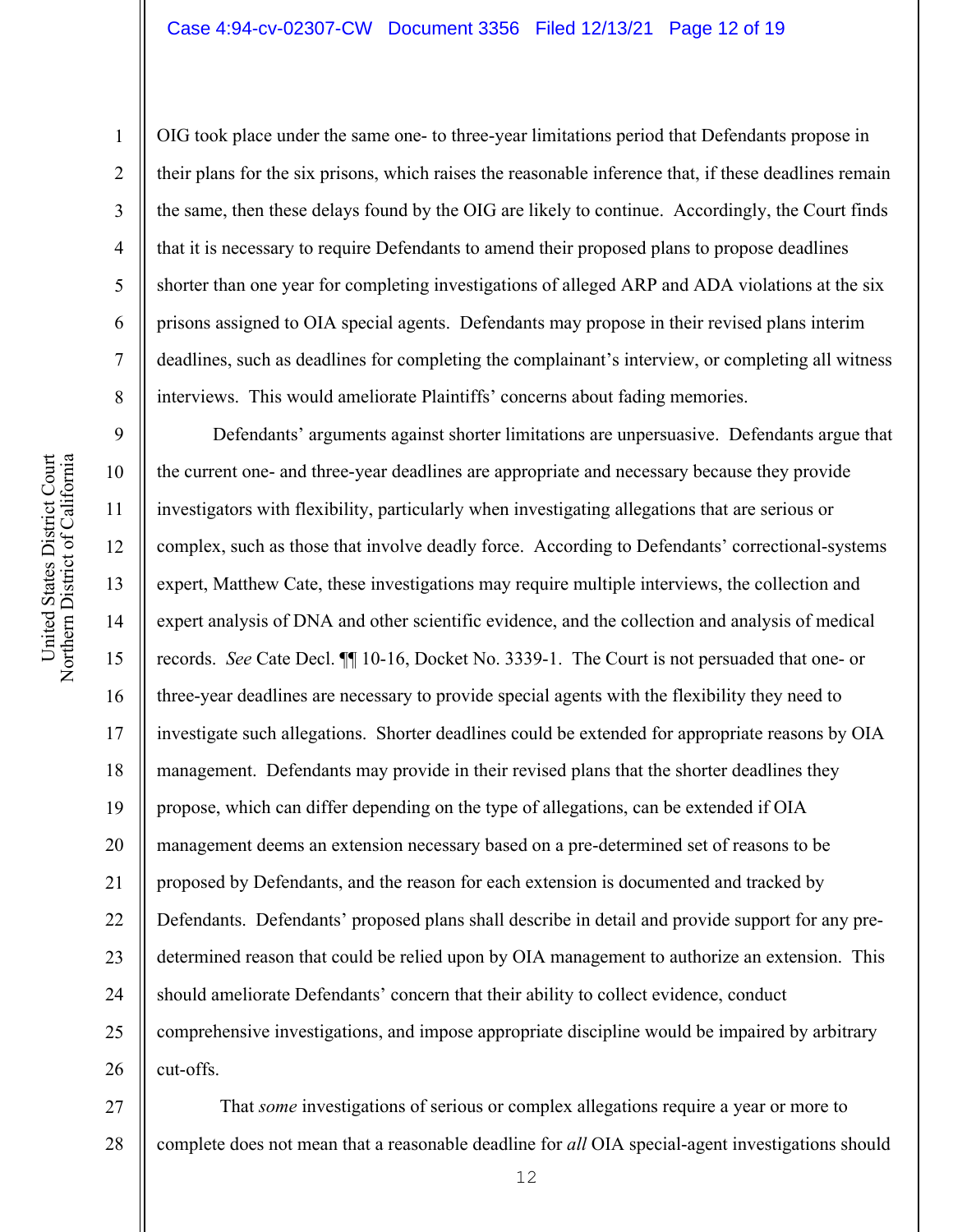be a year or longer. The OIA appears to have a ninety-day internal deadline for completing at least some deadly force investigations, *see* May 2021 OIG Report at 38 ("Pursuant to the department's deadly force investigation procedures, Office of Internal Affairs' special agents were required to complete deadly force investigations within 90 days of assignment.").<sup>14</sup> The fact that at least some deadly force investigations by OIA are expected to be completed within ninety days suggests that other OIA investigations of serious or complex allegations could also be expected to be completed in a similar timeframe.

8 9 10 11 12 13 14 15 16 17 18 19 20 21 22 Defendants also contend that requiring them to implement limitations for completing investigations that are shorter than those they have proposed would violate the PLRA because the shorter limitations would be "inconsistent with state law." Defs.' Resp. at 2-3, Docket No. 3339- 0. The Court does not agree. The statutes of limitations referenced in Defendants' proposed plans set forth the *maximum* time periods during which investigations can be completed, a notice of adverse action can be served on an employee, or a criminal prosecution can be initiated. Defendants have pointed to no authority that Defendants are prohibited, by the statutes or otherwise, from setting deadlines for completing investigations that are shorter than the maximum periods set forth in the relevant statutes of limitations. The purpose of these statutes is to preclude the imposition of discipline on, or the criminal prosecution of, a person if the maximum time periods set forth in the statutes are exceeded. Requiring Defendants to set shorter deadlines for completing investigations will not change the maximum time periods set forth in the relevant statutes for imposing discipline or initiating criminal prosecutions, nor will it impact Defendants' ability to impose discipline or refer allegations for criminal prosecution within these maximum time periods.<sup>15</sup> Defendants' argument is also undermined by the fact that Defendants have

- 23
- 24

25 26 27 28 <sup>15</sup> Defendants also argue that their ability to impose discipline could be negatively impacted by requiring them to implement shorter deadlines for completing investigations because "the target of a staff misconduct investigation could argue that any Court-ordered deadline is a restriction on CDCR's ability to take adverse action against a peace officer." Defs.' Resp. at 7, Docket No. 3339-0. Defendants, however, have cited no authority showing that such an argument by the target of an investigation has legal merit and could, in fact, be successful in preventing the

1

2

3

4

5

6

7

<sup>&</sup>lt;sup>14</sup> The OIG report does not indicate which deadly force investigations are subject to this internal deadline, or whether this internal deadline can be extended for any reason.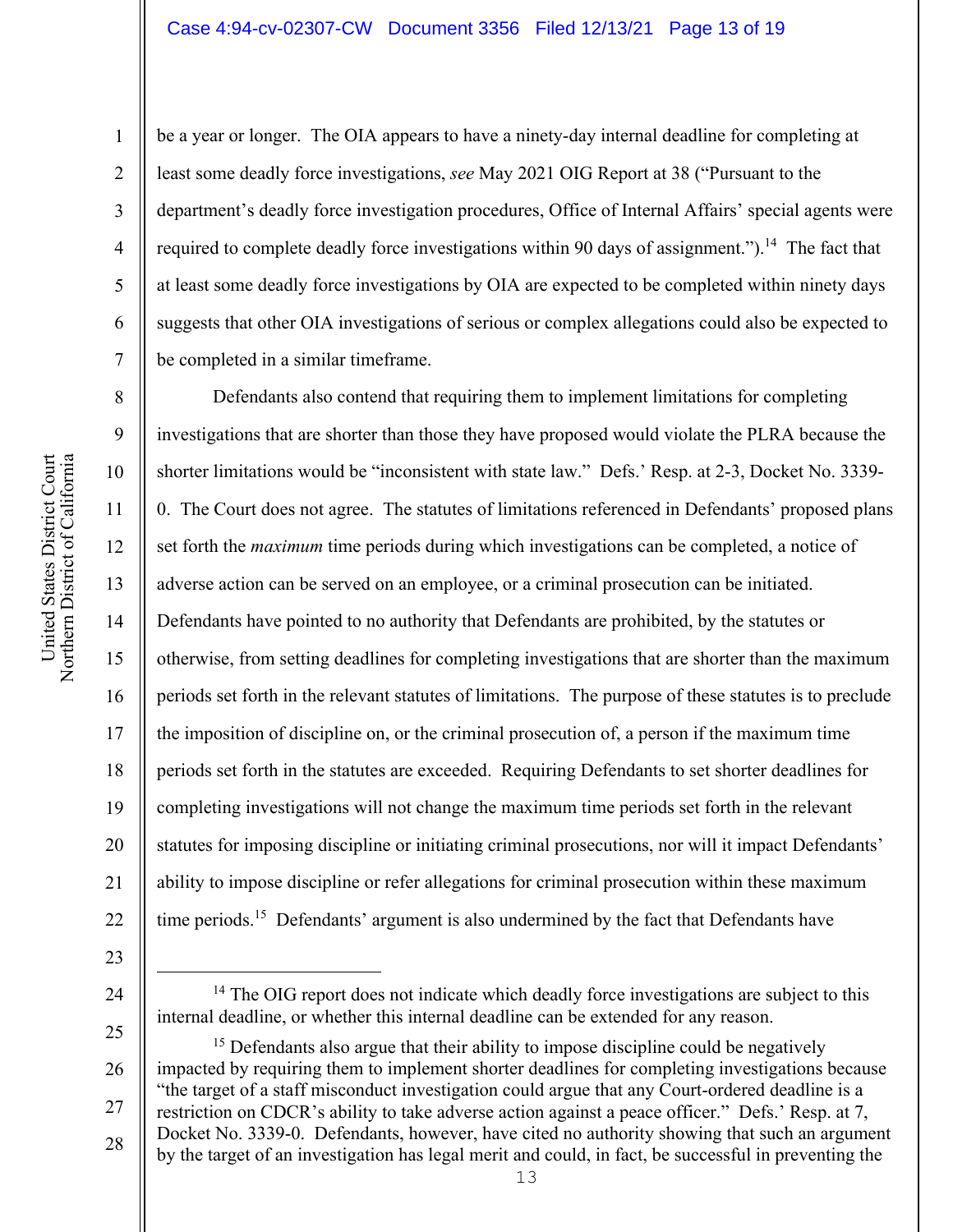proposed to require that investigations conducted by OIA custody supervisors be completed within 120 days absent extenuating circumstances, and the fact that the OIA appears to have a ninety-day internal deadline for completing at least some deadly force investigations, as discussed above.

Defendants also argue that requiring them to implement the ninety-day limitation that Plaintiffs have proposed would violate the PLRA because it would be "impermissibly intrusive and would unnecessarily micromanage correctional operations." Docket No. 3339-0 at 4. Recognizing this concern, the Court is not requiring Defendants to set any particular deadlines for completing investigations. Instead, the Court is requiring Defendants to propose new deadlines of their own choosing, so long as the new deadlines are shorter than the one- to three-year deadlines they have already proposed.

11 12 13 14 15 16 17 18 19 20 21 22 Defendants next argue that requiring them to implement shorter deadlines for completing investigations at the six prisons will "cause inconsistencies in the statewide system of investigation and discipline" because Defendants' proposed plans to modify CDCR's investigations and discipline system will be implemented statewide. The Court's orders require Defendants to modify their systems only at the six prisons and only with respect to alleged violations of the ARP and ADA. Docket No. 3339-0 at 6. The Court did not require Defendants to modify their investigations system statewide. Consistent with the PLRA's requirements, the additional remedial measures that the Court ordered Defendants to include in their proposed plans were narrowly tailored to the six prisons and to alleged violations of the ARP and ADA. The Court now finds that Defendants' proposed plans for the six prisons require modification as set forth in this order to ensure that the violations of the ARP and ADA that the Court found at the six prisons are remediated. The Court limited its orders to the six prisons and to the context of the

- 23
- 24

1

2

3

4

5

6

7

8

9

<sup>25</sup>  26 27 28 imposition of discipline against him or her. In the absence of any such authority, the Court is not persuaded that Defendants' ability to impose discipline on the target of an investigation would be compromised by implementing shorter deadlines for completing investigations of alleged violations of the ARP and ADA at the six prisons. Additionally, Defendants could amend their proposed plans to state affirmatively that the deadlines set forth therein for the completion of investigations do not impact the time periods set forth in the relevant statutes of limitations for imposing discipline on employees or initiating the criminal prosecution against employees.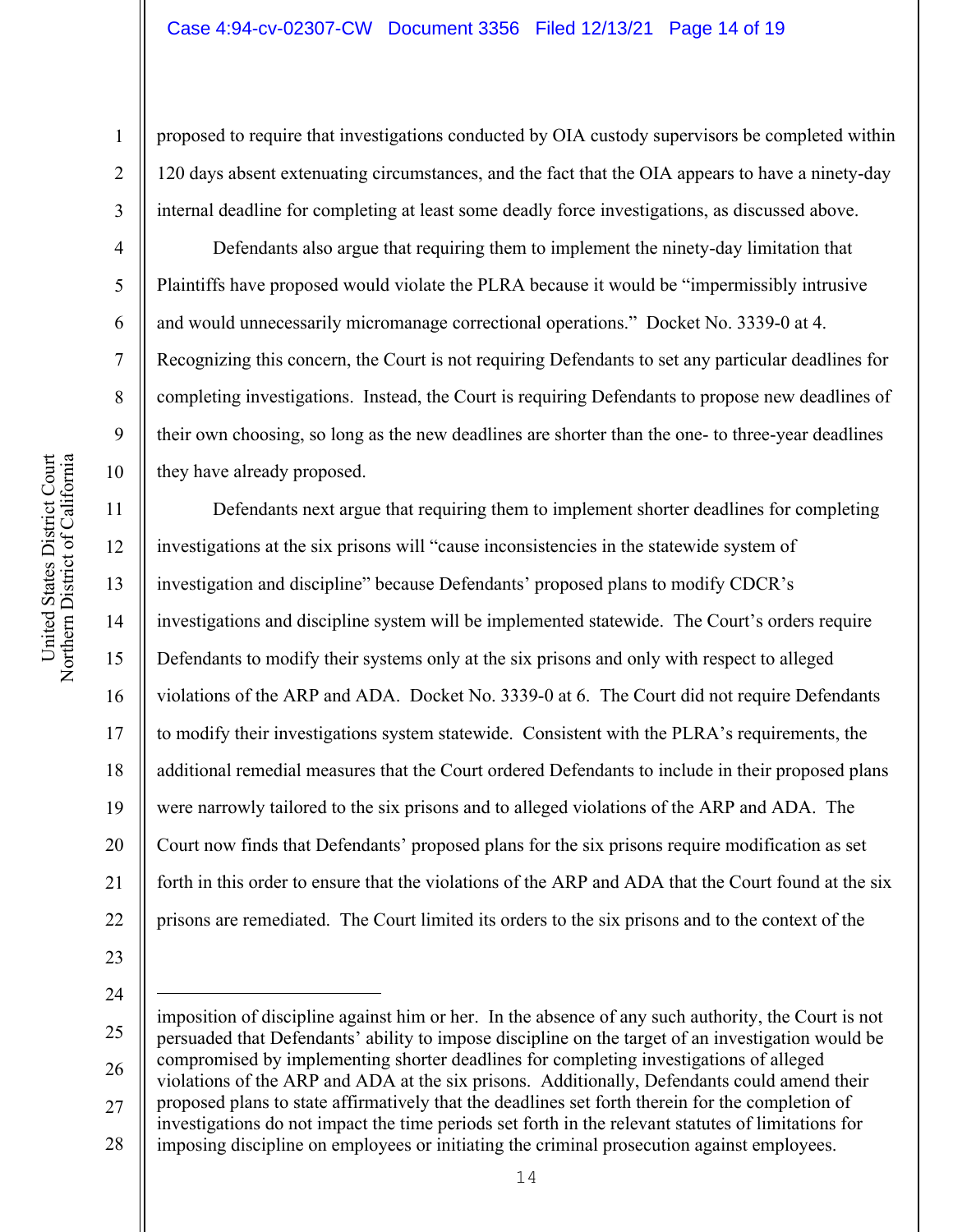ARP and ADA in recognition of the PLRA's requirement that any remedies ordered be narrowly drawn.

Defendants also contend that requiring them to implement shorter deadlines for completing investigations is unnecessary because the other remedial measures they have implemented or will implement will make investigations more efficient. Defendants point to the fixed and body-worn cameras and the retention and use of footage therefrom during investigations; a new centralized system for screening grievances that takes place outside of the individual prisons and requires the early collection and retention of initial evidence; an early-warning system that can be used to track staff misconduct incidents and investigations; a post-investigation review panel designed to identify and cure any investigatory shortcomings; the quarterly production of documents to Plaintiffs' counsel related to completed staff misconduct complaints involving class members; increased supervisory staff; the option of administrative time off or reassignment for targets of investigations; and increased training for staff.

14 15 16 17 18 19 20 21 22 The implementation of these other remedial measures is likely to have a positive impact on the timeliness of the initial stages of investigations during which the allegations are screened, the initial evidentiary file is created, and investigators are assigned, as well as on the overall reliability of the outcomes of investigations. These other remedial measures, however, are unlikely to ameliorate the delays by OIA special agents that the OIG found in its May 2021 report as having the potential to negatively impact the overall completion date and quality of investigations and Defendants' ability to impose appropriate discipline. This is because none of these other remedial measures specifically requires that OIA special agents complete their evidence-gathering activities by a particular date.

23 24 25 26 27 28 Instead, as noted, these other remedial measures address other aspects of the investigation process. Specifically, these other remedial measures, for example, make the screening of allegations and the gathering of the *initial* file, based on which allegations are screened and assigned to investigators, faster and more efficient. They also ensure that video evidence will be preserved and used in the course of investigations. They provide mechanisms for evaluating the investigations' comprehensiveness and integrity to ensure that the outcomes of investigations are

1

2

3

4

5

6

7

8

9

10

11

12

13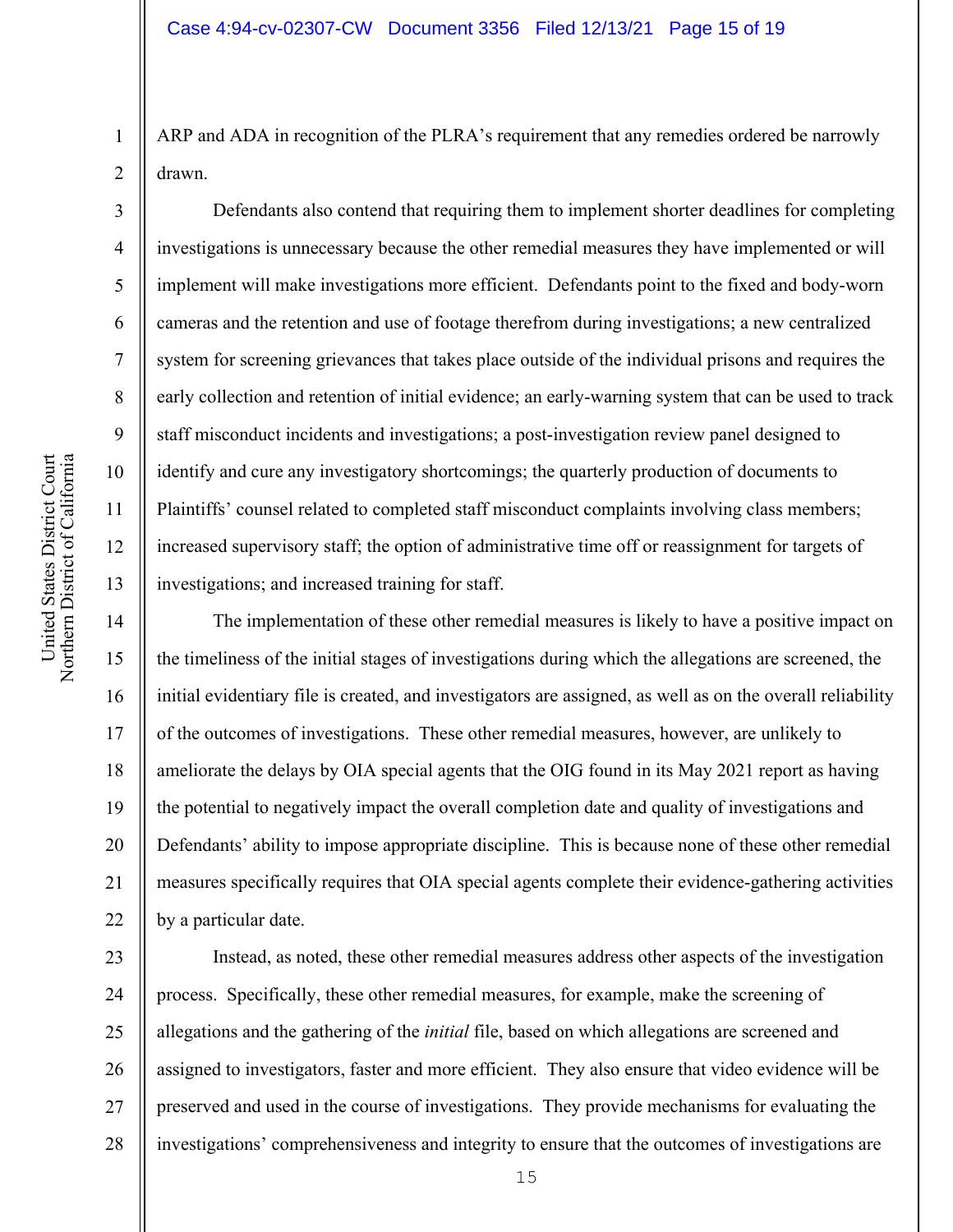2 3 4 5 6 7 8 10 11 12 reliable. None of these other remedial measures, however, is specifically aimed at improving the timing and speed of the investigatory work that must be conducted by OIA special agents, which includes interviewing witnesses. Thus, notwithstanding the other remedial measures that Defendants have or will implement as part of their proposed plans, requiring Defendants to propose shorter deadlines for completing investigations by OIA special agents is necessary to prevent future delays in the completion of investigations of alleged ARP and ADA violations, which, in turn, is necessary to remediate the ongoing ARP and ADA violations the Court found at the six prisons. The Court finds that requiring Defendants to modify their proposed plans to propose shorter deadlines than one year for the completion of investigations of alleged ARP and ADA violations at the six prisons assigned to OIA special agents is the least intrusive means of reducing the incidence of delays in such investigations and of remediating the ongoing violations of the ARP and ADA it found at the six prisons.

13

9

1

## **B. Post-Investigation Review Panel**

16 14 15 16 17 18 19 20 21 22 23 24 25 26 27 28 As noted above, the Court's orders as to the six prisons require Defendants to reform the Staff Misconduct Complaint, Investigation, and Discipline process at the six prisons: to ensure (1) that CDCR completes *unbiased, comprehensive investigations* into all allegations of staff misconduct violative of the rights of any qualified inmate with a disability under the ARP or the ADA; (2) that CDCR imposes appropriate and consistent discipline against employees who engage in violations of the ARP or ADA with respect to disabled inmates at LAC, COR, SATF, CIW, and KVSP; and (3) that employees who engage in criminal misconduct against disabled inmates at LAC, COR, SATF, CIW, and KVSP in violation of the ARP or ADA are appropriately investigated and, if warranted, referred for prosecution or reassignment. Five Prisons Plan Order at 4 (emphasis added). The RJD Plan Order contains substantially similar terms. RJD Plan Order at 3-4. Defendants' proposed plans provide, in relevant part: CDCR will establish a post‐investigation review process that is designed to examine investigations both for comprehensiveness and to determine whether they were conducted in an unbiased manner. Part of the review process will also include the review of hiring authorities' disciplinary decisions to ensure consistent and appropriate discipline. The review process will occur quarterly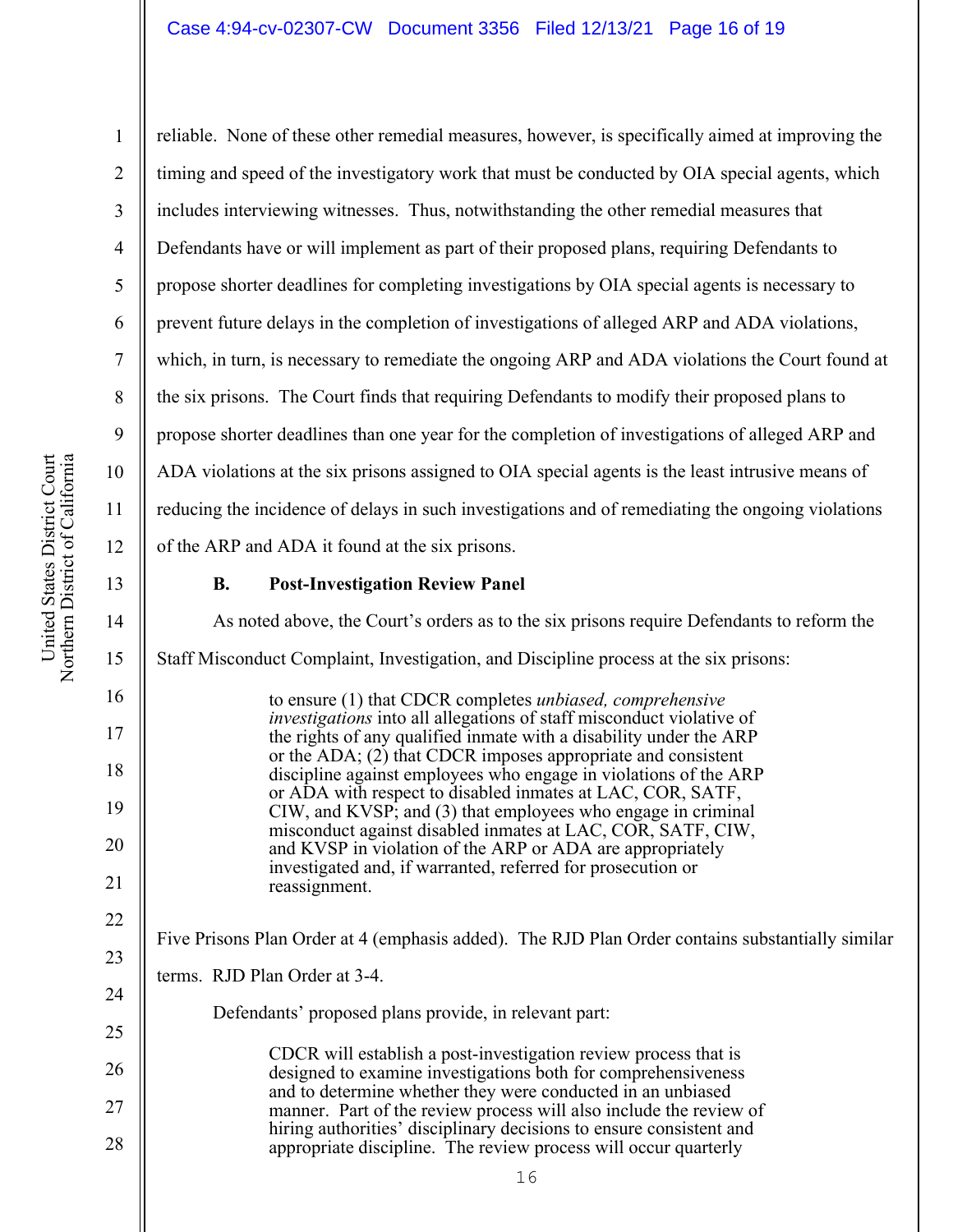and help identify both the strengths and the weaknesses of the selected investigations. The goal should be to determine what individual investigators did well or poorly in the specific investigation under review, as well as to identify trends in the investigation and discipline processes at institutions, within regions, or among types of cases. The panel will review investigations after the disciplinary matter is resolved. During the initial implementation of the panel, CDCR will select a panel that will be composed, in part, of non-departmental professionals.

The review panel should determine in each review, which cases to incorporate into quarterly training for vertical advocates, investigators, and hiring authorities. The selected cases will be presented to vertical advocates, investigators, and hiring authorities as a group with the goal of facilitating an open discussion of both deficiencies and aspects of investigations that were done well.

Defs.' RJD Remedial Plan at 8-9; *see also* Defs.' Five Prisons Remedial Plan at 8.

Plaintiffs object that Defendants have failed to include in the proposed plans specific information regarding the composition and operating procedures for the proposed postinvestigation review panel. Plaintiffs argue that the proposed plans do not specify who the nondepartmental professionals will be or how many will sit on the panel; how many people overall will be on the panel; how many cases will be selected for review each quarter; who will select the cases; what criteria the panel will use to select and review the cases; what decisions the panel will be required to make with respect to each case; how the panel will be required to document and communicate those decisions; how the panel will translate its review of cases into trainings; and what the trainings will include. Plaintiffs argue that, without these details, it is impossible for them to determine whether the post-investigation review panel's review of cases will be meaningful and consistent with the Court's orders as to the six prisons. Accordingly, Plaintiffs request that the Court order Defendants to provide to them the missing details just described. Additionally, Plaintiffs request that, after they are provided with these missing details, they be given an opportunity to object to any aspect of the panel that they believe is inconsistent with the Court's orders as to the six prisons, and that any disputes be resolved before implementation pursuant to the procedures set forth in the parties' stipulation attached as Exhibit C to the declaration of Michael Freedman.

1

2

3

4

5

6

7

8

9

10

11

12

13

14

15

16

17

18

19

20

21

22

23

24

25

26

27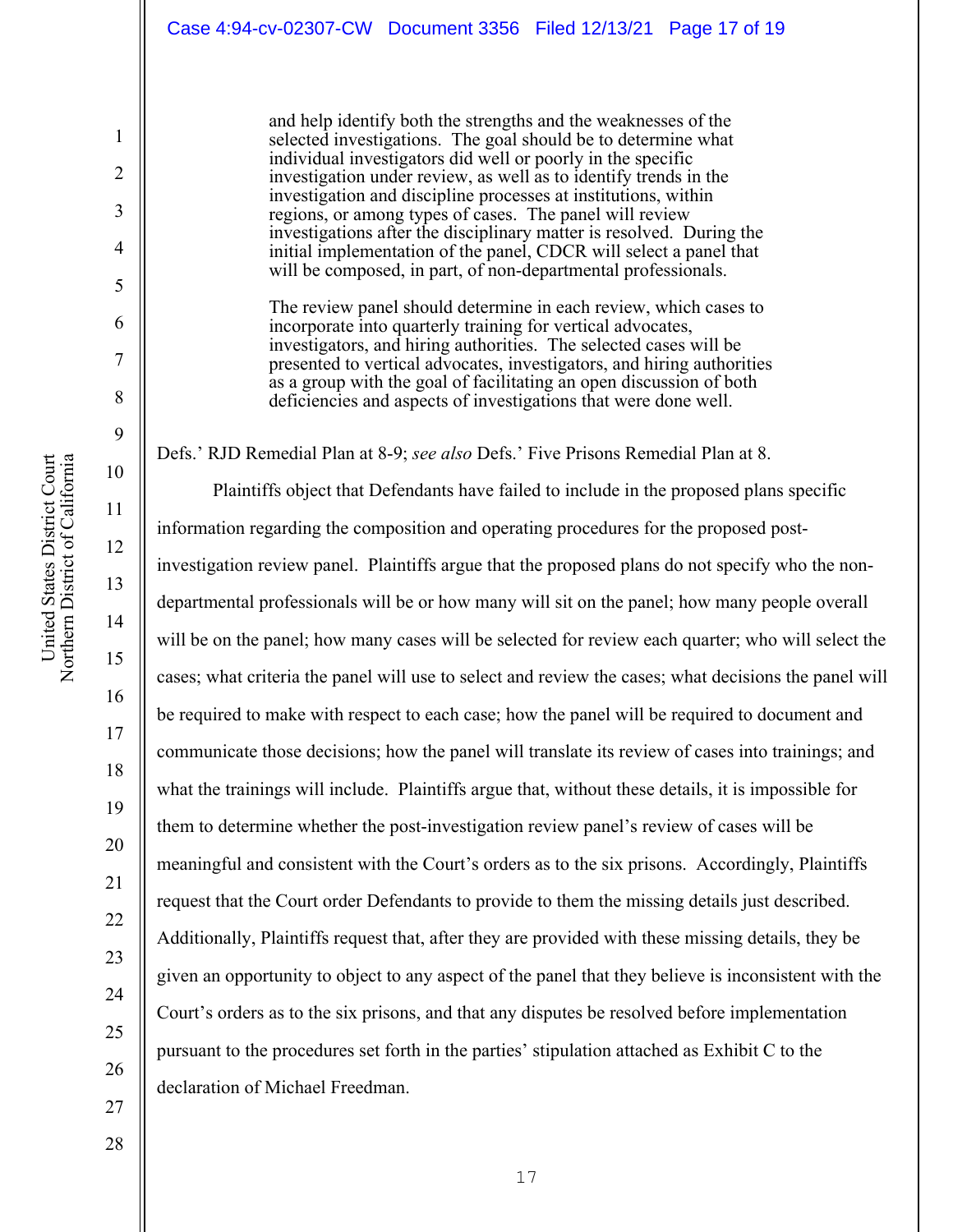### Case 4:94-cv-02307-CW Document 3356 Filed 12/13/21 Page 18 of 19

1

2

3

4

5

6

7

8

9

10

11

13

15

16

17

21

23

Defendants oppose Plaintiffs' request, arguing that providing Plaintiffs with the information they request would "exceed[] the boundaries of the Court's order and the PLRA" because the post-investigation review panel "was not ordered by the Court," Defs.' Resp. at 2, Docket No. 3339-0. Defendants further argue that, once the panel is "operational," Plaintiffs will be "free to propose changes," *id*. at 26. Defendants, however, do not propose a procedure or authority pursuant to which Plaintiffs will be able to meaningfully propose changes once the panel is operational. The Court's orders as to the six prisons require that Plaintiffs be permitted to object to Defendants' proposed plans *before* the measures in the plans are implemented.

12 14 18 19 20 22 The Court finds that Plaintiffs' requests are well-taken. The post-investigation review panel falls within the scope of the Court's orders as to the six prisons. The Court required Defendants to modify the staff misconduct investigation and discipline process, in relevant part, "to ensure (1) that CDCR completes unbiased, comprehensive investigations into all allegations of staff misconduct violative of the rights of any qualified inmate with a disability under the ARP or the ADA; [and] (2) that CDCR imposes appropriate and consistent discipline[.]" *See, e.g.*, Five Prisons Plan Order at 4. The panel at issue falls squarely within these requirements, as it is "designed to examine investigations both for *comprehensiveness* and to determine whether they were conducted in an *unbiased* manner." *See, e.g.*, Defs.' RJD Remedial Plan at 8-9 (emphasis added). It is also designed to "include the review of hiring authorities' disciplinary decisions to ensure consistent and appropriate discipline." *Id.* Because the post-investigation review panel falls within the scope of the Court's orders as to the six prisons, Defendants shall amend their proposed plans to include the information that Plaintiffs have requested regarding the panel's composition and operations so that Plaintiffs may have an opportunity to exercise their right, pursuant to the Court's prior orders, to object before the panel is implemented.

24 **IV. CONCLUSION** 

25 26 27 28 For the reasons set forth above, within twenty-one days of the date this order is filed, Defendants shall provide to Plaintiffs with revised proposed plans consistent with this order. The parties shall attempt to resolve any disputes as to Defendants' revised proposed plans with the assistance of the Court Expert. If the parties are unable to resolve their disputes informally,